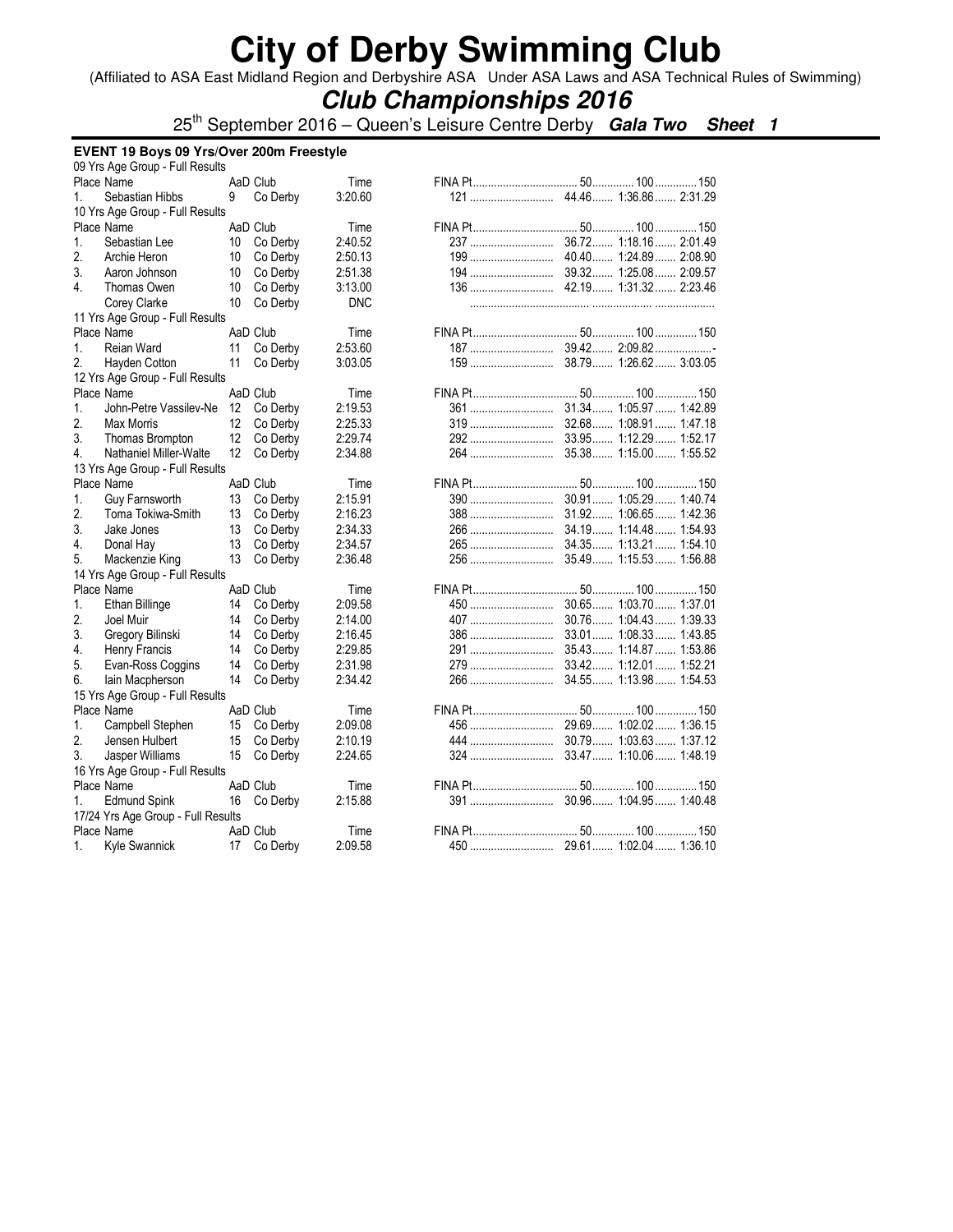(Affiliated to ASA East Midland Region and Derbyshire ASA Under ASA Laws and ASA Technical Rules of Swimming)

**Club Championships 2016**

25th September 2016 – Queen's Leisure Centre Derby **Gala Two Sheet 2**

|            | <b>EVENT 20 Girls Open 100m Freestyle</b>     |          |                      |                    |              |                | 25.        | Jessica Mole                              | 12       | Co Derby             | 1:12.68            | 345          | 35.38            |
|------------|-----------------------------------------------|----------|----------------------|--------------------|--------------|----------------|------------|-------------------------------------------|----------|----------------------|--------------------|--------------|------------------|
|            | 12 Yrs Age Group - Full Results               |          |                      |                    |              |                | 26.        | Gabriella Robinson                        | 12       | Co Derby             | 1:13.03            | 340          | 34.85            |
|            | Place Name                                    |          | AaD Club             |                    | Time FINA Pt | 50             | 27.<br>28. | Alexia West                               | 11<br>11 | Co Derby             | 1:13.56<br>1:14.13 | 333<br>325   | 35.21<br>35.99   |
| 1.         | Mya Watt                                      | 12       | Co Derby             | 1:05.69            | 468          | 31.96          | 29.        | Sophie Hotchkiss<br>Aimee Boucherat       | 12       | Co Derby<br>Co Derby | 1:14.39            | 322          | 35.76            |
| 2.         | Constance Vanes                               | 12       | Co Derby             | 1:09.45            | 396          | 34.14          | 30.        | Delphine Beya                             | 12       | Co Derby             | 1:14.45            | 321          | 35.90            |
| 3.         | Eliza Walker                                  | 12       | Co Derby             | 1:10.47            | 379          | 34.00          | 31.        | Cerys Alton-Shardlow                      | 13       | Co Derby             | 1:14.71            | 318          | 35.56            |
| 4.         | Liberty Bateman-Arkins                        | 12       | Co Derby             | 1:10.92            | 372          | 33.75          | 32.        | Grace Fuller                              | 10       | Co Derby             | 1:14.89            | 316          | 36.02            |
| 5.<br>6.   | Lucy Cadden<br>Jessica Mole                   | 12<br>12 | Co Derby<br>Co Derby | 1:11.69<br>1:12.68 | 360<br>345   | 34.41<br>35.38 | 33.        | Libby Kelly                               | 13       | Co Derby             | 1:15.23            | 311          | 35.78            |
| 7.         | Gabriella Robinson                            | 12       | Co Derby             | 1:13.03            | 340          | 34.85          | 34.        | Alicia Ward-Lowe                          | 10       | Co Derby             | 1:16.50            | 296          | 36.12            |
| 8.         | Aimee Boucherat                               | 12       | Co Derby             | 1:14.39            | 322          | 35.76          | 35.        | Caitlin Thomas                            | 12       | Co Derby             | 1:16.51            | 296          | 35.53            |
| 9.         | Delphine Beya                                 | 12       | Co Derby             | 1:14.45            | 321          | 35.90          | 36.        | <b>Charlotte Roome</b>                    | 9        | Co Derby             | 1:16.95            | 291          | 37.37            |
| 10.        | Caitlin Thomas                                | 12       | Co Derby             | 1:16.51            | 296          | 35.53          | 37.        | <b>Belle Needham</b>                      | 10       | Co Derby             | 1:17.22            | 288          | 35.43            |
| 11.        | Mia Norris                                    | 12       | Co Derby             | 1:20.28            | 256          | 37.60          | 38.        | Greta Downes                              | 11       | Co Derby             | 1:19.08            | 268          | 37.76            |
|            | Caitlin Skelly                                | 12       | Co Derby             | DQ ST              |              |                | 39.        | Mia Norris                                | 12       | Co Derby             | 1:20.28            | 256          | 37.60            |
|            | 13 Yrs Age Group - Full Results               |          |                      |                    |              |                | 40.        | Jessica Grace                             | 11       | Co Derby             | 1:24.20            | 222          | 40.32            |
|            | Place Name                                    |          | AaD Club             |                    | Time FINA Pt | 50             | 41.        | Maddison Ward-Lowe                        | 9        | Co Derby             | 1:24.76            | 217          | 40.14            |
| 1.         | Emma Tyers                                    | 13       | Co Derby             | 1:04.80            | 487          | 32.11          | 42.        | Katie Heald                               | 10       | Co Derby             | 1:26.35            | 206          | 40.66            |
| 2.         | Abbey Turnbull                                | 13       | Co Derby             | 1:05.63            | 469          | 31.54          | 43.        | Bethan Kelly                              | 10       | Co Derby             | 1:28.32            | 192          | 42.22<br>1:28.84 |
| 3.         | Nadia Williams                                | 13       | Co Derby             | 1:06.07            | 460          | 32.06          | 44.<br>45. | <b>Delainey Cotton</b>                    | 11<br>9  | Co Derby<br>Co Derby | 1:28.84<br>1:28.88 | 189<br>189   | 42.41            |
| 4.         | Natalie Layton                                | 13       | Co Derby             | 1:08.12            | 419          | 32.70          | 46.        | Samantha Milliere<br><b>Harriet Ellse</b> | 10       | Co Derby             | 1:30.25            | 180          | 1:30.25          |
| 5.         | Ellie Middleton                               | 13       | Co Derby             | 1:09.95            | 387          | 33.20          | 47.        | Harmony Scott                             | 15       | Co Derby             | 1:35.89            | 150          | 45.02            |
| 6.         | <b>Millie Barton</b>                          | 13       | Co Derby             | 1:09.97            | 387          | 33.83          | 48.        | Alice Burton                              | 11       | Co Derby             | 1:37.08            | 145          | 1:37.08          |
| 7.         | Amelia Hibbs                                  | 13       | Co Derby             | 1:11.48            | 363          | 34.23          | 49.        | Eva Hallam                                | 9        | Co Derby             | 1:38.72            | 137          | 48.16            |
| 8.<br>9.   | Cerys Alton-Shardlow                          | 13       | Co Derby<br>Co Derby | 1:14.71<br>1:15.23 | 318<br>311   | 35.56<br>35.78 | 50.        | Millie Cadden                             | 9        | Co Derby             | 1:38.81            | 137          | 47.02            |
|            | Libby Kelly<br>Keanne Lonsdale-Ellis          | 13<br>13 | Co Derby             | <b>DNC</b>         |              |                | 51.        | Zoe Boucherat                             | 9        | Co Derby             | 1:44.92            | 114          | 48.82            |
|            | 14 Yrs Age Group - Full Results               |          |                      |                    |              |                |            | Keanne Lonsdale-Ellis                     | 13       | Co Derby             | <b>DNC</b>         |              |                  |
|            | Place Name                                    |          | AaD Club             |                    | Time FINA Pt | 50             |            | Abigail Williamson-She                    | 14       | Co Derby             | <b>DNC</b>         |              |                  |
| 1.         | Michaela Stephen                              | 14       | Co Derby             | 1:02.72            | 537          | 30.13          |            | Caitlin Skelly                            | 12       | Co Derby             | DQ ST              |              |                  |
| 2.         | Abigail Mason                                 | 14       | Co Derby             | 1:04.66            | 490          | 31.30          |            | 17/24 Yrs Age Group - Full Results        |          |                      |                    |              |                  |
| 3.         | Angelina Freeman                              | 14       | Co Derby             | 1:06.37            | 453          | 31.81          |            | Place Name                                |          | AaD Club             |                    | Time FINA Pt | 50               |
| 4.         | <b>Molly Cooper</b>                           | 14       | Co Derby             | 1:08.06            | 421          | 32.83          | 1.         | Amy Grant                                 | 17       | Co Derby             | 59.68              | 624          | 28.76            |
| 5.         | Abbie Hulbert                                 | 14       | Co Derby             | 1:10.75            | 374          | 34.08          |            | Open Age Group - Full Results             |          |                      |                    |              |                  |
|            | Abigail Williamson-She                        | 14       | Co Derby             | <b>DNC</b>         |              |                |            | Place Name                                |          | AaD Club             |                    | Time FINA Pt | 50               |
|            | 15 Yrs Age Group - Full Results               |          |                      |                    |              |                | 1.         | Amy Grant                                 | 17       | Co Derby             | 59.68              | 624          | 28.76            |
|            | Place Name                                    |          | AaD Club             |                    | Time FINA Pt | 50             | 2.<br>3.   | Krissy Tomlinson                          | 16       | Co Derby             | 1:02.21<br>1:02.72 | 551<br>537   | 29.93<br>30.13   |
| 1.         | <b>Tia Stirland</b>                           | 15       | Co Derby             | 1:05.02            | 482          | 31.57          | 4.         | Michaela Stephen<br>Abigail Mason         | 14<br>14 | Co Derby<br>Co Derby | 1:04.66            | 490          | 31.30            |
| 2.         | Sian Heap                                     | 15       | Co Derby             | 1:07.58            | 430          | 32.32          | 5.         | Emma Tyers                                | 13       | Co Derby             | 1:04.80            | 487          | 32.11            |
| 3.         | Megan Thomas                                  | 15       | Co Derby             | 1:09.32            | 398          | 32.56          | 6.         | <b>Tia Stirland</b>                       | 15       | Co Derby             | 1:05.02            | 482          | 31.57            |
| 4.         | Harmony Scott                                 | 15       | Co Derby             | 1:35.89            | 150          | 45.02          | 7.         | Abbey Turnbull                            | 13       | Co Derby             | 1:05.63            | 469          | 31.54            |
|            | 16 Yrs Age Group - Full Results<br>Place Name |          | AaD Club             |                    | Time FINA Pt | 50             | 8.         | Mya Watt                                  | 12       | Co Derby             | 1:05.69            | 468          | 31.96            |
| 1.         | Krissy Tomlinson                              | 16       | Co Derby             | 1:02.21            | 551          | 29.93          | 9.         | Nadia Williams                            | 13       | Co Derby             | 1:06.07            | 460          | 32.06            |
|            | 16 Yrs/Under Age Group - Full Results         |          |                      |                    |              |                | 10.        | Angelina Freeman                          | 14       | Co Derby             | 1:06.37            | 453          | 31.81            |
|            | Place Name                                    |          | AaD Club             |                    | Time FINA Pt | 50             | 11.        | Sian Heap                                 | 15       | Co Derby             | 1:07.58            | 430          | 32.32            |
| 1.         | Krissy Tomlinson                              | 16       | Co Derby             | 1:02.21            | 551          | 29.93          | 12.        | Molly Cooper                              | 14       | Co Derby             | 1:08.06            | 421          | 32.83            |
| 2.         | Michaela Stephen                              | 14       | Co Derby             | 1:02.72            | 537          | 30.13          | 13.        | Natalie Layton                            | 13       | Co Derby             | 1:08.12            | 419          | 32.70            |
| 3.         | Abigail Mason                                 | 14       | Co Derby             | 1:04.66            | 490          | 31.30          | 14.        | Megan Thomas                              | 15       | Co Derby             | 1:09.32            | 398          | 32.56            |
| 4.         | Emma Tyers                                    | 13       | Co Derby             | 1:04.80            | 487          | 32.11          | 15.        | <b>Constance Vanes</b>                    | 12       | Co Derby             | 1:09.45            | 396          | 34.14            |
| 5.         | <b>Tia Stirland</b>                           | 15       | Co Derby             | 1:05.02            | 482          | 31.57          | 16.        | Ziyenne Shanker                           | 11       | Co Derby             | 1:09.84            | 389          | 33.80            |
| 6.         | Abbey Turnbull                                | 13       | Co Derby             | 1:05.63            | 469          | 31.54          | 17.        | Ellie Middleton                           | 13       | Co Derby             | 1:09.95            | 387          | 33.20<br>33.83   |
| 7.         | Mya Watt                                      | 12       | Co Derby             | 1:05.69            | 468          | 31.96          | 18.<br>19. | Millie Barton<br>Lucy Seymour             | 13<br>10 | Co Derby<br>Co Derby | 1:09.97<br>1:10.32 | 387<br>381   | 33.39            |
| 8.         | Nadia Williams                                | 13       | Co Derby             | 1:06.07            | 460          | 32.06          | 20.        | Eliza Walker                              | 12       | Co Derby             | 1:10.47            | 379          | 34.00            |
| 9.         | Angelina Freeman                              | 14       | Co Derby             | 1:06.37            | 453          | 31.81          | 21.        | Abbie Hulbert                             | 14       | Co Derby             | 1:10.75            | 374          | 34.08            |
| 10.        | Sian Heap                                     | 15       | Co Derby             | 1:07.58            | 430          | 32.32          | 22.        | Liberty Bateman-Arkins                    | 12       | Co Derby             | 1:10.92            | 372          | 33.75            |
| 11.        | Molly Cooper                                  | 14       | Co Derby             | 1:08.06            | 421          | 32.83          | 23.        | Amelia Hibbs                              | 13       | Co Derby             | 1:11.48            | 363          | 34.23            |
| 12.        | Natalie Layton                                | 13       | Co Derby             | 1:08.12            | 419          | 32.70          | 24.        | Lucy Cadden                               | 12       | Co Derby             | 1:11.69            | 360          | 34.41            |
| 13.        | Megan Thomas                                  | 15       | Co Derby             | 1:09.32            | 398          | 32.56          | 25.        | Katie Spooner                             | 11       | Co Derby             | 1:11.75            | 359          | 34.28            |
| 14.<br>15. | <b>Constance Vanes</b><br>Ziyenne Shanker     | 12<br>11 | Co Derby<br>Co Derby | 1:09.45<br>1:09.84 | 396<br>389   | 34.14<br>33.80 | 26.        | Jessica Mole                              | 12       | Co Derby             | 1:12.68            | 345          | 35.38            |
| 16.        | Ellie Middleton                               | 13       | Co Derby             | 1:09.95            | 387          | 33.20          | 27.        | Gabriella Robinson                        | 12       | Co Derby             | 1:13.03            | 340          | 34.85            |
| 17.        | Millie Barton                                 | 13       | Co Derby             | 1:09.97            | 387          | 33.83          | 28.        | Alexia West                               | 11       | Co Derby             | 1:13.56            | 333          | 35.21            |
| 18.        | Lucy Seymour                                  | 10       | Co Derby             | 1:10.32            | 381          | 33.39          | 29.        | Sophie Hotchkiss                          | 11       | Co Derby             | 1:14.13            | 325          | 35.99            |
| 19.        | Eliza Walker                                  | 12       | Co Derby             | 1:10.47            | 379          | 34.00          | 30.        | Aimee Boucherat                           | 12       | Co Derby             | 1:14.39            | 322          | 35.76            |
| 20.        | Abbie Hulbert                                 | 14       | Co Derby             | 1:10.75            | 374          | 34.08          | 31.        | Delphine Beya                             | 12       | Co Derby             | 1:14.45            | 321          | 35.90            |
| 21.        | Liberty Bateman-Arkins                        | 12       | Co Derby             | 1:10.92            | 372          | 33.75          | 32.        | Cerys Alton-Shardlow                      | 13       | Co Derby             | 1:14.71            | 318          | 35.56            |
| 22.        | Amelia Hibbs                                  | 13       | Co Derby             | 1:11.48            | 363          | 34.23          | 33.        | <b>Grace Fuller</b>                       | 10       | Co Derby             | 1:14.89            | 316          | 36.02            |
| 23.        | Lucy Cadden                                   | 12       | Co Derby             | 1:11.69            | 360          | 34.41          | 34.        | Libby Kelly                               | 13       | Co Derby             | 1:15.23            | 311          | 35.78            |
| 24.        | Katie Spooner                                 | 11       | Co Derby             | 1:11.75            | 359          | 34.28          | 35.        | Alicia Ward-Lowe                          | 10       | Co Derby             | 1:16.50            | 296          | 36.12            |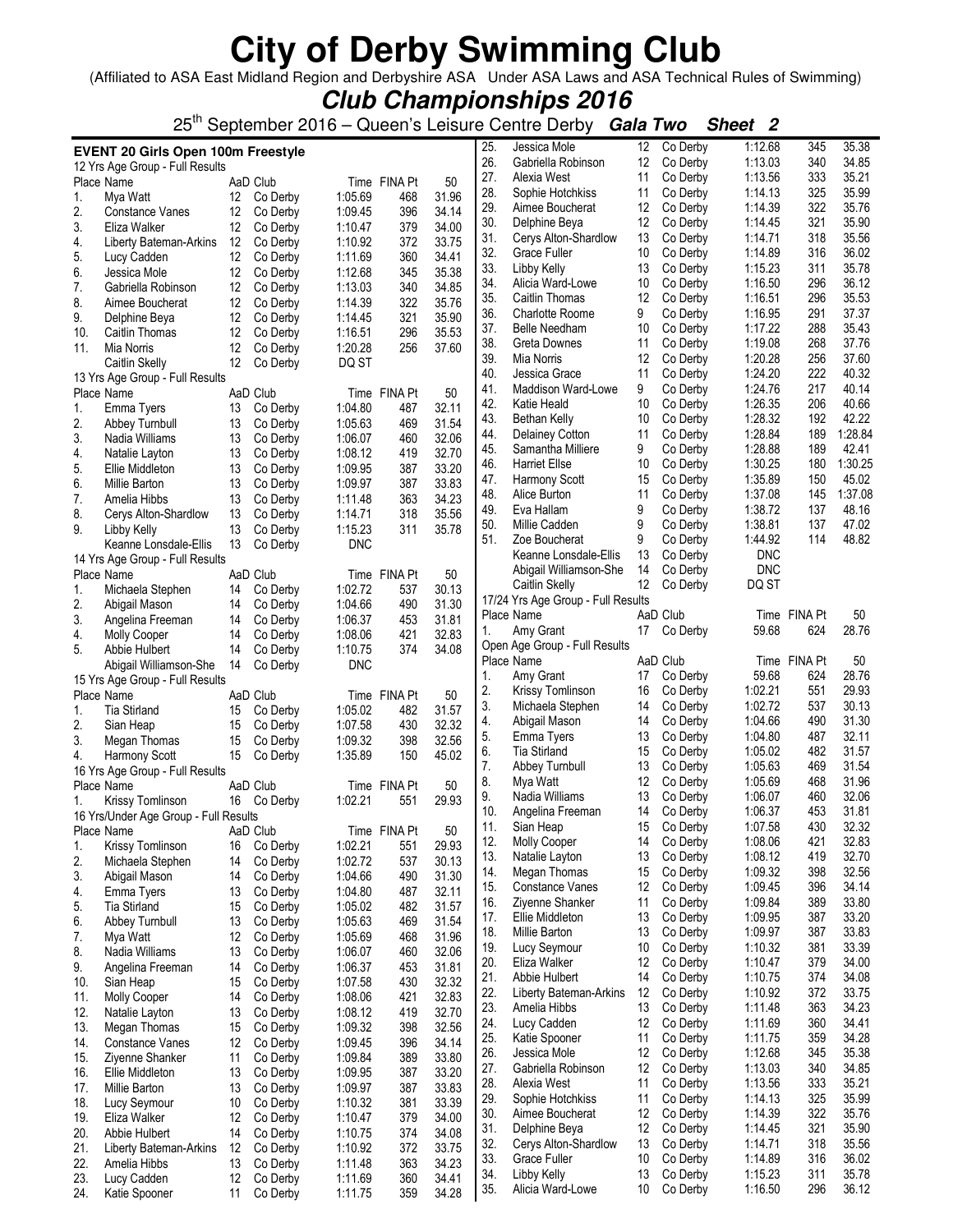(Affiliated to ASA East Midland Region and Derbyshire ASA Under ASA Laws and ASA Technical Rules of Swimming)

**Club Championships 2016**

25th September 2016 – Queen's Leisure Centre Derby **Gala Two Sheet 3**

| 36. | Caitlin Thomas                        | 12 | Co Derby | 1:16.51    | 296          | 35.53   |                | 10 Yrs Age Group - Full Results                   |                |          |            |              |
|-----|---------------------------------------|----|----------|------------|--------------|---------|----------------|---------------------------------------------------|----------------|----------|------------|--------------|
| 37. | <b>Charlotte Roome</b>                | 9  | Co Derby | 1:16.95    | 291          | 37.37   |                | Place Name                                        |                | AaD Club |            | Time FINA Pt |
| 38. | <b>Belle Needham</b>                  | 10 | Co Derby | 1:17.22    | 288          | 35.43   | 1.             | Sebastian Lee                                     | 10             | Co Derby | 38.94      | 175          |
| 39. | Greta Downes                          | 11 | Co Derby | 1:19.08    | 268          | 37.76   | 2.             | Joshua Saddington                                 | 10             | Co Derby | 41.98      | 140          |
| 40. | Mia Norris                            | 12 | Co Derby | 1:20.28    | 256          | 37.60   | 3.             | Archie Heron                                      | 10             | Co Derby | 42.91      | 131          |
| 41. | Jessica Grace                         | 11 | Co Derby | 1:24.20    | 222          | 40.32   | 4.             | Benjamin Kadoch                                   | 10             | Co Derby | 51.95      | 73           |
| 42. | Maddison Ward-Lowe                    | 9  | Co Derby | 1:24.76    | 217          | 40.14   | 5.             | Lysander Schubert-Hobb 10                         |                | Co Derby | 54.32      | 64           |
| 43. | Katie Heald                           | 10 | Co Derby | 1:26.35    | 206          | 40.66   | 6.             | Aaron Johnson                                     | 10             | Co Derby | 56.77      | 56           |
| 44. | Bethan Kelly                          | 10 | Co Derby | 1:28.32    | 192          | 42.22   | 7.             | Sky Rupac                                         | 10             | Co Derby | 57.96      | 53           |
| 45. | Delainey Cotton                       | 11 | Co Derby | 1:28.84    | 189          | 1:28.84 |                | Corey Clarke                                      | 10             | Co Derby | <b>DNC</b> |              |
| 46. | Samantha Milliere                     | 9  | Co Derby | 1:28.88    | 189          | 42.41   |                | 11 Yrs Age Group - Full Results                   |                |          |            |              |
| 47. | <b>Harriet Ellse</b>                  | 10 | Co Derby | 1:30.25    | 180          | 1:30.25 |                | Place Name                                        |                | AaD Club |            | Time FINA Pt |
| 48. | Harmony Scott                         | 15 | Co Derby | 1:35.89    | 150          | 45.02   | 1 <sub>1</sub> | Reuben Mason                                      | 11             | Co Derby | 40.06      | 161          |
| 49. | Alice Burton                          | 11 | Co Derby | 1:37.08    | 145          | 1:37.08 | 2.             | Ben Atkinson                                      | 11             | Co Derby | 40.58      | 155          |
| 50. | Eva Hallam                            | 9  | Co Derby | 1:38.72    | 137          | 48.16   | 3.             | George Euston                                     | 11             | Co Derby | 46.81      | 101          |
| 51. | Millie Cadden                         | 9  | Co Derby | 1:38.81    | 137          | 47.02   | 4.             | Reian Ward                                        | 11             | Co Derby | 49.17      | 87           |
| 52. | Zoe Boucherat                         | 9  | Co Derby | 1:44.92    | 114          | 48.82   | 5.             | Owen Lancaster                                    | 11             | Co Derby | 50.82      | 78           |
|     | Keanne Lonsdale-Ellis                 | 13 | Co Derby | <b>DNC</b> |              |         |                |                                                   |                |          |            |              |
|     | Abigail Williamson-She                | 14 | Co Derby | <b>DNC</b> |              |         |                | <b>EVENT 22 Girls 08 Yrs/Under 25m Backstroke</b> |                |          |            |              |
|     | Caitlin Skelly                        | 12 | Co Derby | DQ ST      |              |         |                | <b>Full Results</b>                               |                |          |            |              |
|     |                                       |    |          |            |              |         |                | Place Name                                        |                | AaD Club |            | Time FINA Pt |
|     | EVENT 21 Boys 09/11 Yrs 50m Butterfly |    |          |            |              |         | $\mathbf{1}$ . | Millie King                                       | 8              | Co Derby | 22.67      |              |
|     | 09 Yrs Age Group - Full Results       |    |          |            |              |         | 2.             | Lilyann Bentham                                   | 8              | Co Derby | 22.96      |              |
|     | Place Name                            |    | AaD Club |            | Time FINA Pt |         | 3.             | Elodie Heron                                      | 7              | Co Derby | 23.33      |              |
| 1.  | <b>Findlay Cordle</b>                 | 9  | Co Derby | 42.68      | 133          |         | 4.             | <b>McKinley Cotton</b>                            | 8              | Co Derby | 25.50      |              |
| 2.  | Sebastian Hibbs                       | 9  | Co Derby | 44.13      | 120          |         | 5.             | Jessica Wass                                      | 8              | Co Derby | 25.59      |              |
| 3.  | <b>Thomas Moore</b>                   | 9  | Co Derby | 48.43      | 91           |         | 6.             | Meghan O'Reilly                                   | 8              | Co Derby | 28.23      |              |
| 4.  | Sonny Alton-Shardlow                  | 9  | Co Derby | 1:09.76    | 30           |         | 7.             | Poppy Hallam                                      | 6              | Co Derby | 33.59      |              |
| 5.  | Patrick Cain                          | 9  | Co Derby | 1:11.00    | 28           |         | 8.             | <b>Felicity Dobbs</b>                             | $\overline{7}$ | Co Derby | 35.74      |              |
| 6.  | Joseph Murphy                         | 9  | Co Derby | 1:13.91    | 25           |         |                |                                                   |                |          |            |              |
|     |                                       |    |          |            |              |         |                |                                                   |                |          |            |              |
|     |                                       |    |          |            |              |         |                | EVENT 23 Boys 08 Yrs/Under 25m Breaststroke       |                |          |            |              |
|     |                                       |    |          |            |              |         |                | <b>Full Results</b>                               |                |          |            |              |
|     |                                       |    |          |            |              |         |                | Place Name                                        |                | AaD Club |            | Time FINA Pt |
|     |                                       |    |          |            |              |         | 1.             | Marcus Rupac                                      | 8              | Co Derby | 29.27      |              |
|     |                                       |    |          |            |              |         | 2.             | Owen Johnson                                      | 8              | Co Derby | 34.66      |              |
|     |                                       |    |          |            |              |         | 3.             | <b>Charlie Box</b>                                | $\overline{7}$ | Co Derby | 35.35      |              |

### **EVENT 24 Girls 09 Yrs/Over 200m Butterfly**  09 Yrs Age Group - Full Results

|         | Place Name                      |   | AaD Club    | Time    |  |  |
|---------|---------------------------------|---|-------------|---------|--|--|
| 1       | Charlotte Roome                 | 9 | Co Derby    | 3:34.46 |  |  |
|         | 10 Yrs Age Group - Full Results |   |             |         |  |  |
|         | Place Name                      |   | AaD Club    | Time    |  |  |
|         | 1. Lucy Seymour                 |   | 10 Co Derby | 3:10.43 |  |  |
|         | 11 Yrs Age Group - Full Results |   |             |         |  |  |
|         | Place Name                      |   | AaD Club    | Time    |  |  |
| $1_{-}$ | Jessica Grace                   |   | 11 Co Derby | 3:39.42 |  |  |
|         | 12 Yrs Age Group - Full Results |   |             |         |  |  |
|         | Place Name                      |   | AaD Club    | Time    |  |  |
| 1.      | Aimee Boucherat                 |   | 12 Co Derby | 3:20.11 |  |  |
| 2.      | Eliza Walker                    |   | 12 Co Derby | 3:22.72 |  |  |
| 3.      | Caitlin Skelly                  |   | 12 Co Derby | 3:23.41 |  |  |
|         | 13 Yrs Age Group - Full Results |   |             |         |  |  |
|         | Place Name                      |   | AaD Club    | Time    |  |  |
| 1       | Nadia Williams                  |   | 13 Co Derby | 2:55.18 |  |  |
|         | 14 Yrs Age Group - Full Results |   |             |         |  |  |
|         | Place Name                      |   | AaD Club    | Time    |  |  |
| 1.      | Abbie Hulbert                   |   | 14 Co Derby | 2:49.42 |  |  |
|         | 15 Yrs Age Group - Full Results |   |             |         |  |  |
|         | Place Name                      |   | AaD Club    | Time    |  |  |
| 1.      | Tia Stirland                    |   | 15 Co Derby | 2:49.06 |  |  |
|         |                                 |   |             |         |  |  |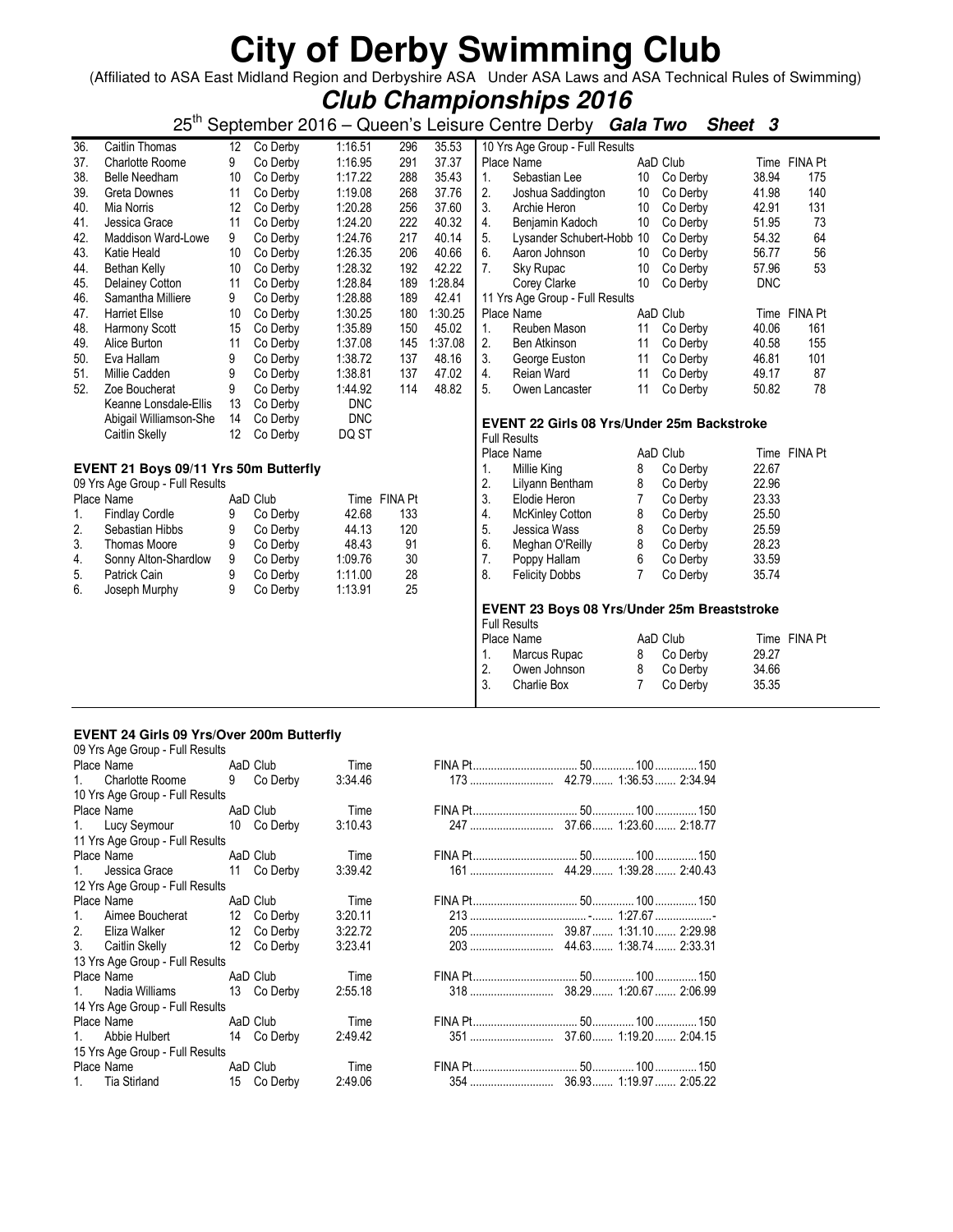(Affiliated to ASA East Midland Region and Derbyshire ASA Under ASA Laws and ASA Technical Rules of Swimming)

**Club Championships 2016**

25th September 2016 – Queen's Leisure Centre Derby **Gala Two Sheet 4**

|     | EVENT 25 Boys 12 Yrs/Over 100m Butterfly |    |             |                |              |       | 11 Yrs Age Group - Full Results |                                            |    |             |            |              |       |
|-----|------------------------------------------|----|-------------|----------------|--------------|-------|---------------------------------|--------------------------------------------|----|-------------|------------|--------------|-------|
|     |                                          |    |             |                |              |       |                                 | Place Name                                 |    | AaD Club    |            | Time FINA Pt |       |
|     | 12 Yrs Age Group - Full Results          |    |             |                |              |       | 1.                              | Ziyenne Shanker                            | 11 | Co Derby    | 32.37      | 370          |       |
|     | Place Name                               |    | AaD Club    |                | Time FINA Pt | 50    | 2.                              | Katie Spooner                              | 11 | Co Derby    | 33.43      | 335          |       |
| 1.  | John-Petre Vassilev-Ne 12 Co Derby       |    |             | 1:17.54        | 244          | 35.28 | 3.                              | Sophie Hotchkiss                           | 11 | Co Derby    | 33.44      | 335          |       |
| 2.  | Nathaniel Miller-Walte                   | 12 | Co Derby    | 1:22.16        | 205          | 39.49 | 4.                              | Alexia West                                | 11 | Co Derby    | 33.64      | 329          |       |
| 3.  | James Walker                             | 12 | Co Derby    | 1:23.52        | 195          | 38.41 | 5.                              | Julia Rucinska                             | 11 | Co Derby    | 34.23      | 312          |       |
| 4.  | Max Morris                               | 12 | Co Derby    | 1:25.22        | 184          | 39.24 | 6.                              | Greta Downes                               | 11 | Co Derby    | 35.99      | 269          |       |
| 5.  | Thomas Brompton                          | 12 | Co Derby    | 1:25.74        | 180          | 40.01 | 7.                              | Ellie Buck                                 | 11 | Co Derby    | 36.66      | 254          |       |
| 6.  | Harvey Box                               |    | 12 Co Derby | 1:31.34        | 149          | 41.81 | 8.                              | Emilie Kummerfeld                          | 11 | Co Derby    | 37.66      | 234          |       |
|     | 13 Yrs Age Group - Full Results          |    |             |                |              |       | 9.                              | Sophie Wells                               | 11 | Co Derby    | 38.09      | 227          |       |
|     | Place Name                               |    | AaD Club    |                | Time FINA Pt | 50    | 10.                             | Jessica Grace                              | 11 | Co Derby    | 39.29      | 206          |       |
| 1.  | Guy Farnsworth                           | 13 | Co Derby    | 1:17.97        | 240          | 36.57 | 11.                             | Erin Miller                                | 11 | Co Derby    | 39.83      | 198          |       |
| 2.  | Toma Tokiwa-Smith                        | 13 | Co Derby    | 1:18.01        | 240          | 35.53 | 12.                             | Delainey Cotton                            | 11 | Co Derby    | 39.86      | 198          |       |
| 3.  | Oliver Hooper                            | 13 | Co Derby    | 1:19.14        | 229          | 34.90 | 13.                             | Alice Burton                               | 11 | Co Derby    | 43.92      | 148          |       |
| 4.  | Donal Hay                                | 13 | Co Derby    | 1:23.09        | 198          | 39.00 | 14.                             | Rosie Austins                              | 11 | Co Derby    | 56.21      | 70           |       |
| 5.  | Mackenzie King                           | 13 | Co Derby    | 1:27.18        | 171          | 40.43 |                                 |                                            |    |             |            |              |       |
|     | 14 Yrs Age Group - Full Results          |    |             |                |              |       |                                 |                                            |    |             |            |              |       |
|     | Place Name                               |    | AaD Club    |                | Time FINA Pt | 50    |                                 | EVENT 27 Girls 12 Yrs/Over 100m Backstroke |    |             |            |              |       |
| 1.  | Joel Muir                                | 14 | Co Derby    | 1:09.12        | 345          | 32.28 |                                 | 12 Yrs Age Group - Full Results            |    |             |            |              |       |
| 2.  | Ethan Billinge                           | 14 | Co Derby    | 1:10.35        | 327          | 33.62 |                                 | Place Name                                 |    | AaD Club    |            | Time FINA Pt | 50    |
| 3.  | Gregory Bilinski                         | 14 | Co Derby    | 1:14.16        | 279          | 34.54 | 1.                              | Mya Watt                                   |    | 12 Co Derby | 1:14.42    | 404          | 36.26 |
| 4.  | lain Macpherson                          | 14 | Co Derby    | 1:20.59        | 217          | 37.34 | 2.                              | Liberty Bateman-Arkins                     | 12 | Co Derby    | 1:17.96    | 351          | 38.68 |
| 5.  | Henry Francis                            | 14 | Co Derby    | 1:22.40        | 203          | 37.15 | 3.                              | Constance Vanes                            | 12 | Co Derby    | 1:19.21    | 335          | 39.15 |
| 6.  | Evan-Ross Coggins                        | 14 | Co Derby    | 1:32.23        | 145          | 41.98 | 4.                              | Lucy Cadden                                | 12 | Co Derby    | 1:20.99    | 313          | 39.92 |
|     | 15 Yrs Age Group - Full Results          |    |             |                |              |       | 5.                              | Gabriella Robinson                         | 12 | Co Derby    | 1:21.54    | 307          | 40.38 |
|     | Place Name                               |    | AaD Club    |                | Time FINA Pt | 50    | 6.                              | Eliza Walker                               | 12 | Co Derby    | 1:22.65    | 295          | 39.78 |
| 1.  | Jensen Hulbert                           | 15 | Co Derby    | 1:08.29        | 357          | 32.11 | 7.                              | Caitlin Skelly                             | 12 | Co Derby    | 1:23.76    | 283          | 41.13 |
| 2.  | Jasper Williams                          |    | 15 Co Derby | 1:20.13        | 221          | 35.47 | 8.                              | Aimee Boucherat                            | 12 | Co Derby    | 1:25.57    | 265          | 42.29 |
|     | 16 Yrs Age Group - Full Results          |    |             |                |              |       | 9.                              | Jessica Mole                               | 12 | Co Derby    | 1:27.63    | 247          | 43.04 |
|     | Place Name                               |    | AaD Club    |                | Time FINA Pt | 50    | 10.                             | Delphine Beya                              | 12 | Co Derby    | 1:29.63    | 231          | 44.66 |
| 1.  | Gregory Butler                           | 16 | Co Derby    | 1:06.21        | 392          | 31.62 | 11.                             | Mia Norris                                 | 12 | Co Derby    | 1:31.06    | 220          | 44.02 |
| 2.  | <b>Edmund Spink</b>                      | 16 | Co Derby    | 1:08.29        | 357          | 31.45 | 12.                             | Caitlin Thomas                             | 12 | Co Derby    | 1:33.67    | 202          | 45.38 |
|     | 17/24 Yrs Age Group - Full Results       |    |             |                |              |       |                                 | Savannah Hunter                            | 12 | Co Derby    | <b>DNC</b> |              |       |
|     | Place Name                               |    | AaD Club    |                | Time FINA Pt | 50    |                                 | 13 Yrs Age Group - Full Results            |    |             |            |              |       |
| 1.  | Kyle Swannick                            |    | 17 Co Derby | 1:06.14        | 393          | 31.68 |                                 | Place Name                                 |    | AaD Club    |            | Time FINA Pt | 50    |
|     | EVENT 26 Girls 09/11 Yrs 50m Freestyle   |    |             |                |              |       | 1.                              | Nadia Williams                             | 13 | Co Derby    | 1:13.22    | 424          | 35.39 |
|     | 09 Yrs Age Group - Full Results          |    |             |                |              |       | 2.                              | Abbey Turnbull                             | 13 | Co Derby    | 1:14.48    | 403          | 36.06 |
|     | Place Name                               |    | AaD Club    |                | Time FINA Pt |       | 3.                              | Millie Barton                              | 13 | Co Derby    | 1:19.00    | 338          | 38.55 |
| 1.  | <b>Charlotte Roome</b>                   | 9  | Co Derby    | 36.79          | 252          |       | 4.                              | Natalie Layton                             | 13 | Co Derby    | 1:19.57    | 330          | 37.79 |
| 2.  | Caoimbhe Kirtland                        | 9  | Co Derby    | 38.49          | 220          |       | 5.                              | Amelia Hibbs                               | 13 | Co Derby    | 1:20.92    | 314          | 39.09 |
| 3.  | Maddison Ward-Lowe                       | 9  | Co Derby    | 39.89          | 197          |       | 6.                              | Ellie Middleton                            | 13 | Co Derby    | 1:21.56    | 307          | 39.86 |
| 4.  | Samantha Milliere                        | 9  | Co Derby    | 41.03          | 181          |       | 7.                              | Cerys Alton-Shardlow                       | 13 | Co Derby    | 1:25.17    | 269          | 41.74 |
| 5.  | <b>Helen Bickley</b>                     | 9  | Co Derby    | 41.12          | 180          |       | 8.                              | Libby Kelly                                | 13 | Co Derby    | 1:27.59    | 247          | 42.27 |
| 6.  | Millie Cadden                            | 9  | Co Derby    | 42.20          | 167          |       |                                 | Keanne Lonsdale-Ellis                      | 13 | Co Derby    | <b>DNC</b> |              |       |
| 7.  | Amelia Robinson                          | 9  | Co Derby    | 43.85          | 148          |       |                                 | 14 Yrs Age Group - Full Results            |    |             |            |              |       |
| 8.  |                                          | 9  | Co Derby    |                |              |       |                                 | Place Name                                 |    | AaD Club    |            | Time FINA Pt | 50    |
| 9.  | Eva Hallam<br>Evie Leadbetter            | 9  | Co Derby    | 44.54<br>44.58 | 142<br>141   |       | 1.                              | Michaela Stephen                           |    | 14 Co Derby | 1:12.62    | 435          | 34.81 |
| 10. | Grace Roe                                | 9  | Co Derby    | 44.66          | 140          |       | 2.                              | Abigail Mason                              | 14 | Co Derby    | 1:15.43    | 388          | 36.66 |
| 11. | Isabella Moran                           | 9  | Co Derby    | 45.17          | 136          |       | 3.                              | Angelina Freeman                           | 14 | Co Derby    | 1:16.82    | 367          | 37.08 |
|     |                                          |    | Co Derby    |                |              |       | 4.                              | <b>Molly Cooper</b>                        | 14 | Co Derby    | 1:16.86    | 367          | 37.21 |
| 12. | Zoe Boucherat                            | 9  |             | 47.50          | 117          |       | 5.                              | Abbie Hulbert                              | 14 | Co Derby    | 1:20.40    | 320          | 39.10 |
| 13. | Kira West                                | 9  | Co Derby    | 53.03          | 84           |       |                                 | Abigail Williamson-She                     | 14 | Co Derby    | <b>DNC</b> |              |       |
| 14. | Reina Djatou Wafang                      | 9  | Co Derby    | 55.52          | 73           |       |                                 | Sophie Yendell                             | 14 | Co Derby    | <b>DNC</b> |              |       |
| 15. | Rhian Archer-Dyer                        | 9  | Co Derby    | 57.50          | 66           |       |                                 | 15 Yrs Age Group - Full Results            |    |             |            |              |       |
|     | 10 Yrs Age Group - Full Results          |    |             |                |              |       |                                 | Place Name                                 |    | AaD Club    |            | Time FINA Pt | 50    |
|     | Place Name                               |    | AaD Club    |                | Time FINA Pt |       | 1.                              | Sian Heap                                  | 15 | Co Derby    | 1:12.45    | 438          | 35.70 |
| 1.  | Lucy Seymour                             | 10 | Co Derby    | 32.35          | 370          |       | 2.                              | <b>Tia Stirland</b>                        | 15 | Co Derby    | 1:15.31    | 390          | 36.42 |
| 2.  | Belle Needham                            | 10 | Co Derby    | 33.52          | 333          |       | 3.                              | Megan Thomas                               | 15 | Co Derby    | 1:15.59    | 385          | 36.71 |
| 3.  | Grace Fuller                             | 10 | Co Derby    | 34.01          | 319          |       |                                 | 16 Yrs Age Group - Full Results            |    |             |            |              |       |
| 4.  | Alicia Ward-Lowe                         | 10 | Co Derby    | 35.65          | 277          |       |                                 | Place Name                                 |    | AaD Club    |            | Time FINA Pt | 50    |
| 5.  | Bethany Johnson                          | 10 | Co Derby    | 36.04          | 268          |       | 1.                              | Krissy Tomlinson                           |    | 16 Co Derby | 1:11.56    | 454          | 34.45 |
| 6.  | Katie Heald                              | 10 | Co Derby    | 38.72          | 216          |       |                                 |                                            |    |             |            |              |       |
| 7.  | Celeste Lee                              | 10 | Co Derby    | 39.96          | 196          |       |                                 |                                            |    |             |            |              |       |
| 8.  | <b>Harriet Ellse</b>                     | 10 | Co Derby    | 40.54          | 188          |       |                                 |                                            |    |             |            |              |       |
| 9.  | Bethan Kelly                             | 10 | Co Derby    | 41.11          | 180          |       |                                 |                                            |    |             |            |              |       |
| 10. | <b>Holly Dobbs</b>                       | 10 | Co Derby    | 41.79          | 171          |       |                                 |                                            |    |             |            |              |       |
| 11. | Callie Coldman                           | 10 | Co Derby    | 43.50          | 152          |       |                                 |                                            |    |             |            |              |       |
| 12. | Hana Djatou Bendiba                      | 10 | Co Derby    | 45.35          | 134          |       |                                 |                                            |    |             |            |              |       |
| 13. | <b>Emily Wass</b>                        | 10 | Co Derby    | 47.10          | 120          |       |                                 |                                            |    |             |            |              |       |
| 14. | Marina Scott                             | 10 | Co Derby    | 48.74          | 108          |       |                                 |                                            |    |             |            |              |       |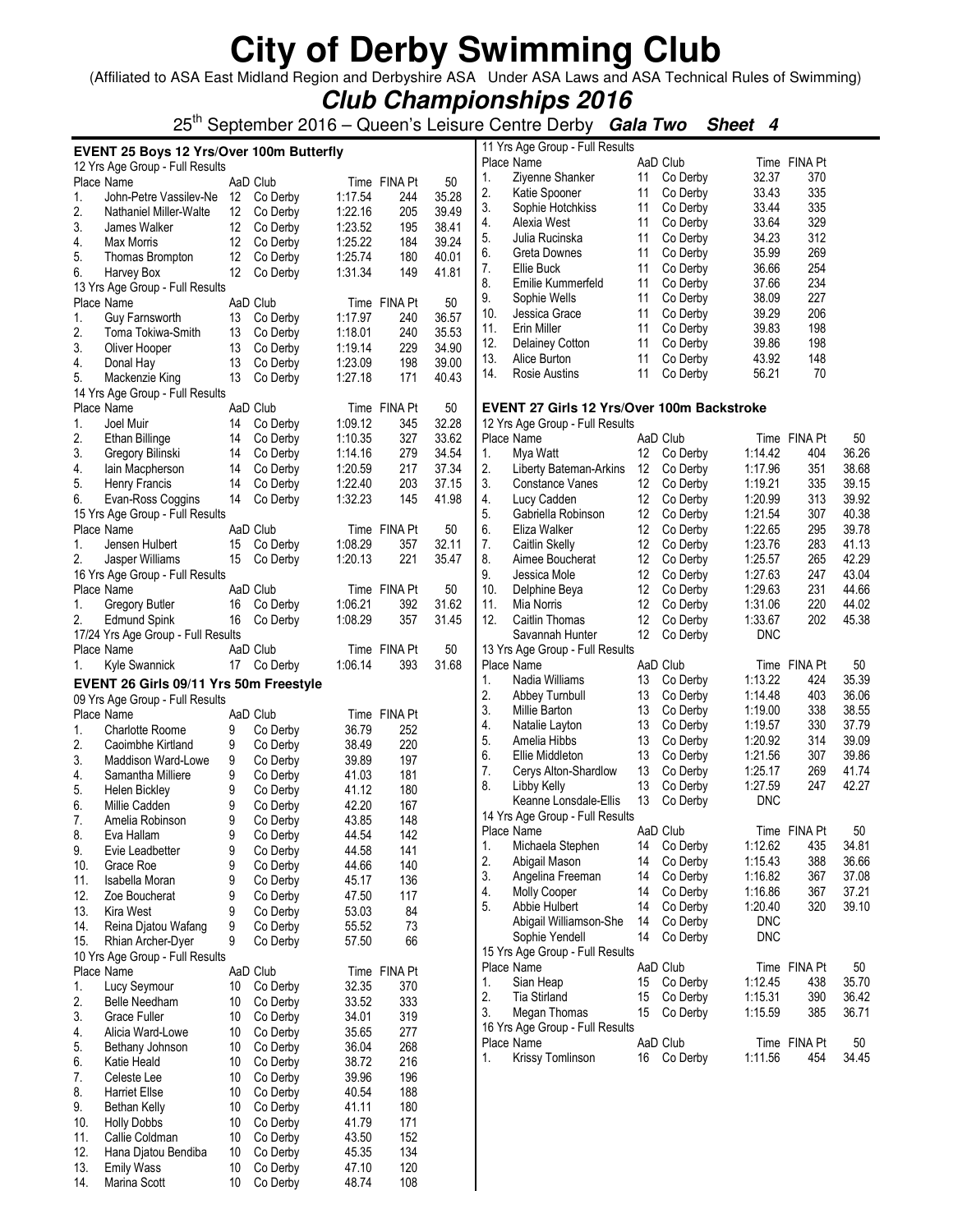(Affiliated to ASA East Midland Region and Derbyshire ASA Under ASA Laws and ASA Technical Rules of Swimming)

### **Club Championships 2016**

25th September 2016 – Queen's Leisure Centre Derby **Gala Two Sheet 5**

|    | <b>EVENT 28 Boys 09/11 Yrs 50m Breaststroke</b><br>09 Yrs Age Group - Full Results |    |          |              |     |  |  |  |  |  |
|----|------------------------------------------------------------------------------------|----|----------|--------------|-----|--|--|--|--|--|
|    | Place Name                                                                         |    | AaD Club | Time FINA Pt |     |  |  |  |  |  |
| 1. | <b>Findlay Cordle</b>                                                              | 9  | Co Derby | 50.54        | 124 |  |  |  |  |  |
| 2. | Thomas Moore                                                                       | 9  | Co Derby | 53.36        | 105 |  |  |  |  |  |
| 3. | Sebastian Hibbs                                                                    | 9  | Co Derby | 53.54        | 104 |  |  |  |  |  |
| 4. | Sonny Alton-Shardlow                                                               | 9  | Co Derby | 1:05.98      | 56  |  |  |  |  |  |
| 5. | Joseph Murphy                                                                      | 9  | Co Derby | 1:07.39      | 52  |  |  |  |  |  |
| 6. | Archie Burton                                                                      | 9  | Co Derby | 1:21.26      | 30  |  |  |  |  |  |
|    | Patrick Cain                                                                       | 9  | Co Derby | DQ SA 1L     |     |  |  |  |  |  |
|    | Oliver Walker                                                                      | 9  | Co Derby | DQ SL 1L     |     |  |  |  |  |  |
|    | 10 Yrs Age Group - Full Results                                                    |    |          |              |     |  |  |  |  |  |
|    | Place Name                                                                         |    | AaD Club | Time FINA Pt |     |  |  |  |  |  |
| 1. | Sebastian Lee                                                                      | 10 | Co Derby | 45.78        | 167 |  |  |  |  |  |
| 2. | Joshua Saddington                                                                  | 10 | Co Derby | 47.26        | 152 |  |  |  |  |  |
| 3. | Aaron Johnson                                                                      | 10 | Co Derby | 52.74        | 109 |  |  |  |  |  |

|    | e centre perpi                  |    | Gaia Two<br>oneel | IJ      |              |  |
|----|---------------------------------|----|-------------------|---------|--------------|--|
| 4. | Benjamin Kadoch                 | 10 | Co Derby          | 53.31   | 106          |  |
| 5. | Archie Heron                    | 10 | Co Derby          | 53.53   | 104          |  |
| 6. | Thomas Owen                     | 10 | Co Derby          | 54.31   | 100          |  |
| 7. | Lysander Schubert-Hobb 10       |    | Co Derby          | 54.69   | 98           |  |
| 8. | Sky Rupac                       | 10 | Co Derby          | 57.75   | 83           |  |
| 9. | Benjamin Barker                 | 10 | Co Derby          | 1:02.31 | 66           |  |
|    | 11 Yrs Age Group - Full Results |    |                   |         |              |  |
|    | Place Name                      |    | AaD Club          |         | Time FINA Pt |  |
| 1. | Reuben Mason                    | 11 | Co Derby          | 46.25   | 162          |  |
| 2. | <b>Ben Atkinson</b>             | 11 | Co Derby          | 47.24   | 152          |  |
| 3. | Hayden Cotton                   | 11 | Co Derby          | 48.54   | 140          |  |
| 4. | Lee Bickley                     | 11 | Co Derby          | 48.89   | 137          |  |
| 5. | Reian Ward                      | 11 | Co Derby          | 50.30   | 126          |  |
| 6. | Owen Lancaster                  | 11 | Co Derby          | 1:06.71 | 54           |  |
|    |                                 |    |                   |         |              |  |
|    |                                 |    |                   |         |              |  |
|    |                                 |    |                   |         |              |  |

### **EVENT 29 Girls 09 Yrs/Over 200m Breaststroke**

09 Yrs Age Group - Full Results

|    | Place Name                      |    | AaD Club    | Time       |     |                                |
|----|---------------------------------|----|-------------|------------|-----|--------------------------------|
| 1. | <b>Charlotte Roome</b>          | 9  | Co Derby    | 3:40.92    |     |                                |
| 2. | Millie Cadden                   | 9  | Co Derby    | 4:21.31    |     | 136  1:02.53  2:09.55  3:16.27 |
| 3. | Eva Hallam                      | 9  | Co Derby    | 4:32.14    |     | 120  1:03.05  2:11.77  3:20.38 |
| 4. | Isabella Moran                  | 9  | Co Derby    | 4:45.86    |     |                                |
| 5. | Grace Roe                       | 9  | Co Derby    | 4:46.07    |     |                                |
|    | 10 Yrs Age Group - Full Results |    |             |            |     |                                |
|    | Place Name                      |    | AaD Club    | Time       |     |                                |
| 1. | Alicia Ward-Lowe                | 10 | Co Derby    | 3:35.25    |     |                                |
| 2. | Lucy Seymour                    | 10 | Co Derby    | 3:36.15    | 241 | 48.42 1:45.07 2:41.17          |
| 3. | Bethany Johnson                 | 10 | Co Derby    | 3:50.88    |     | 54.30 1:53.29 2:52.97          |
| 4. | <b>Holly Dobbs</b>              | 10 | Co Derby    | 4:05.81    | 164 | 56.94  2:00.64  3:05.97        |
| 5. | <b>Harriet Ellse</b>            | 10 | Co Derby    | 4:05.87    | 163 | 57.78 -  3:05.60               |
| 6. | Bethan Kelly                    | 10 | Co Derby    | 4:06.04    | 163 | 57.25- 3:04.91                 |
| 7. | Katie Heald                     | 10 | Co Derby    | 4:07.41    | 160 | 56.89 2:01.33 3:06.40          |
|    | 11 Yrs Age Group - Full Results |    |             |            |     |                                |
|    | Place Name                      |    | AaD Club    | Time       |     |                                |
| 1. | Ellie Buck                      | 11 | Co Derby    | 3:43.06    | 219 | 50.80 1:49.22 2:47.02          |
| 2. | Jessica Grace                   | 11 | Co Derby    | 3:43.54    |     | 52.85 1:50.61 2:49.02          |
| 3. |                                 |    |             |            | 218 |                                |
|    | Greta Downes                    | 11 | Co Derby    | 3:43.98    | 216 | 53.67  1:50.39  2:48.60        |
| 4. | Sophie Wells                    | 11 | Co Derby    | 3:44.95    | 214 | 53.08 1:50.75 2:49.38          |
| 5. | Sophie Hotchkiss                | 11 | Co Derby    | 3:45.46    |     | 51.93 1:51.16 2:48.40          |
| 6. | Alice Burton                    | 11 | Co Derby    | 4:11.94    | 152 | 57.98 2:01.11 3:07.53          |
|    | 12 Yrs Age Group - Full Results |    |             |            |     |                                |
|    | Place Name                      |    | AaD Club    | Time       |     |                                |
| 1. | Mya Watt                        | 12 | Co Derby    | 2:57.77    |     | 40.45 1:24.98 2:12.94          |
| 2. | Constance Vanes                 | 12 | Co Derby    | 3:07.25    | 371 | 42.94  1:32.39  2:21.29        |
| 3. | Liberty Bateman-Arkins          | 12 | Co Derby    | 3:07.54    |     | 44.35 1:31.87 2:20.31          |
| 4. | Gabriella Robinson              | 12 | Co Derby    | 3:14.78    |     | 44.89 1:34.40 2:25.60          |
| 5. | Mia Norris                      | 12 | Co Derby    | 3:36.57    | 239 | 50.74  1:46.30  2:43.27        |
| 6. | Delphine Beya                   | 12 | Co Derby    | 3:37.35    | 237 | 49.25 1:45.16 2:41.97          |
| 7. | Caitlin Thomas                  | 12 | Co Derby    | 3:53.21    | 192 | 54.60  1:53.32  2:55.19        |
|    | 13 Yrs Age Group - Full Results |    |             |            |     |                                |
|    | Place Name                      |    | AaD Club    | Time       |     |                                |
| 1. | Emma Tyers                      | 13 | Co Derby    | 3:03.93    | 391 | 40.59 1:27.36 2:15.98          |
| 2. | Abbey Turnbull                  | 13 | Co Derby    | 3:10.44    |     |                                |
| 3. | Millie Barton                   | 13 | Co Derby    | 3:13.52    | 336 | 42.84  1:31.84  2:22.71        |
| 4. | Ellie Middleton                 | 13 | Co Derby    | 3:15.40    | 326 | 44.22 1:33.10 2:24.63          |
| 5. | Nadia Williams                  | 13 | Co Derby    | 3:28.28    |     |                                |
| 6. | Cerys Alton-Shardlow            | 13 | Co Derby    | 3:47.08    |     | 51.76 1:51.78                  |
|    | Keanne Lonsdale-Ellis           | 13 | Co Derby    | <b>DNC</b> |     |                                |
|    | 14 Yrs Age Group - Full Results |    |             |            |     |                                |
|    | Place Name                      |    | AaD Club    | Time       |     |                                |
| 1. | Abbie Hulbert                   |    | 14 Co Derby | 3:27.66    | 272 |                                |
|    | 15 Yrs Age Group - Full Results |    |             |            |     |                                |
|    | Place Name                      |    | AaD Club    | Time       |     |                                |
| 1. | Sian Heap                       | 15 | Co Derby    | 3:00.36    |     |                                |
| 2. | Megan Thomas                    | 15 | Co Derby    | 3:24.34    |     |                                |
|    |                                 |    |             |            |     |                                |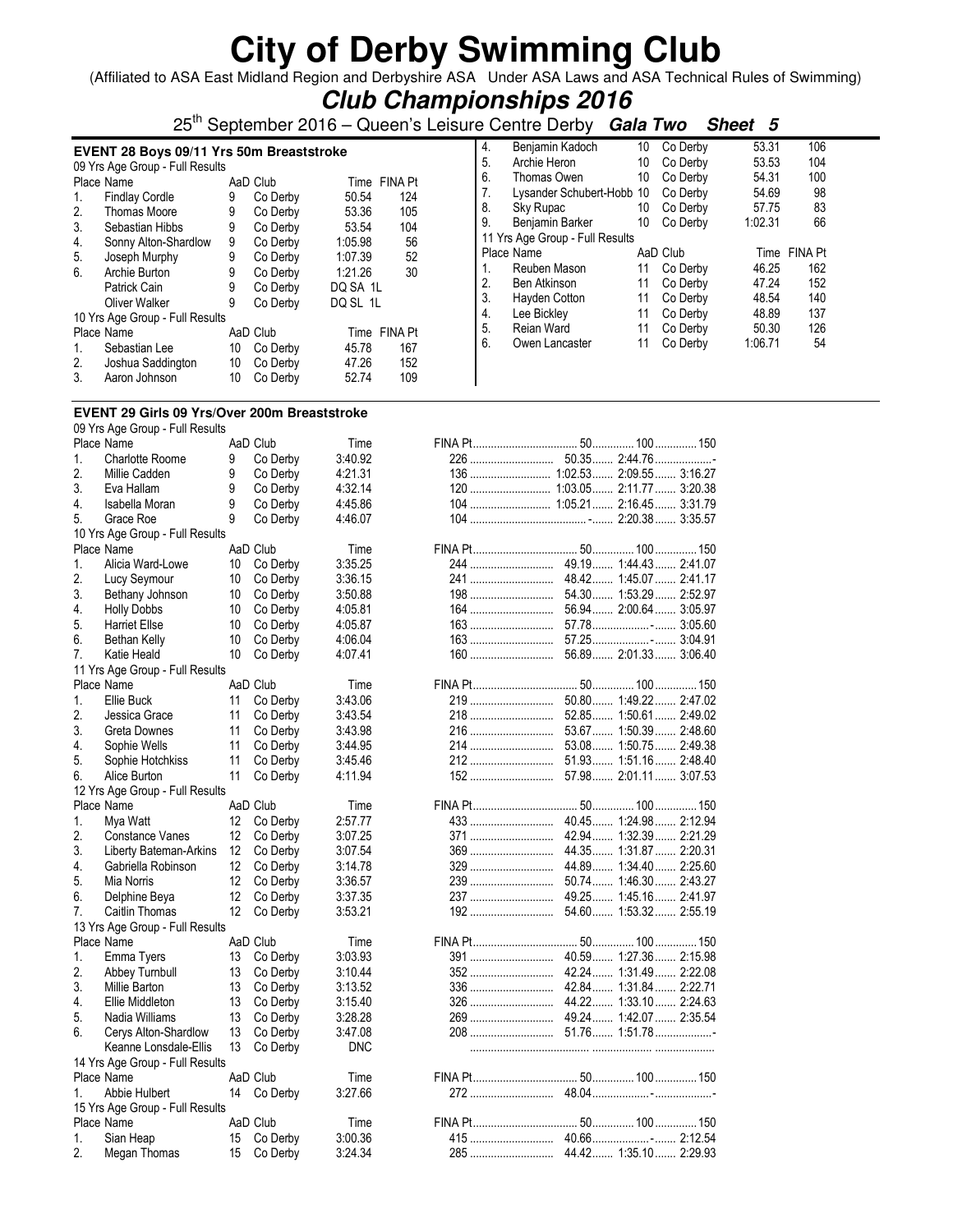(Affiliated to ASA East Midland Region and Derbyshire ASA Under ASA Laws and ASA Technical Rules of Swimming)

**Club Championships 2016**

25th September 2016 – Queen's Leisure Centre Derby **Gala Two Sheet 6**

 $\overline{\phantom{a}}$ 

### **EVENT 30 Girls 08 Yrs/Under 25m Freestyle**

|                        |                                   |          |          | Time FINA Pt |
|------------------------|-----------------------------------|----------|----------|--------------|
| Lilyann Bentham        | 8                                 | Co Derby | 19.30    |              |
| <b>McKinley Cotton</b> | 8                                 | Co Derby | 20.81    |              |
| Elodie Heron           | 7                                 | Co Derby | 21.16    |              |
| Anelise Duba           | 8                                 | Co Derby | 22.39    |              |
| Meghan O'Reilly        | 8                                 | Co Derby | 23.13    |              |
| Millie King            | 8                                 | Co Derby | 23.80    |              |
| Jessica Wass           | 8                                 | Co Derby | 24.42    |              |
| Poppy Hallam           | 6                                 | Co Derby | 27.06    |              |
|                        | <b>Full Results</b><br>Place Name |          | AaD Club |              |

### **EVENT 31 Boys 08 Yrs/Under 25m Butterfly**  Full Results

| i uli N <del>o</del> sullo |              |          |       |              |
|----------------------------|--------------|----------|-------|--------------|
|                            | Place Name   | AaD Club |       | Time FINA Pt |
| $1_{\cdot}$                | Marcus Rupac | Co Derby | 23.25 |              |
| 2.                         | Owen Johnson | Co Derby | 33.70 |              |
| 3.                         | Charlie Box  | Co Derby | 33.97 |              |

### **EVENT 32 Girls 09/11 Yrs 50m Backstroke**  09 Yrs Age Group - Full Results

|     | Place Name                      |    | AaD Club |            | Time FINA Pt   |
|-----|---------------------------------|----|----------|------------|----------------|
| 1.  | <b>Charlotte Roome</b>          | 9  | Co Derby | 41.48      | 237            |
| 2.  | Amelia Robinson                 | 9  | Co Derby | 47.35      | 159            |
| 3.  | Helen Bickley                   | 9  | Co Derby | 48.69      | 146            |
| 4.  | Maddison Ward-Lowe              | 9  | Co Derby | 49.14      | 142            |
| 5.  | Samantha Milliere               | 9  | Co Derby | 50.77      | 129            |
| 6.  | Caoimbhe Kirtland               | 9  | Co Derby | 51.63      | 122            |
| 7.  | Evie Leadbetter                 | 9  | Co Derby | 52.43      | 117            |
| 8.  | Millie Cadden                   | 9  | Co Derby | 54.25      | 105            |
| 9.  | Zoe Boucherat                   | 9  | Co Derby | 56.06      | 96             |
| 10. | Eva Hallam                      | 9  | Co Derby | 56.55      | 93             |
| 11. | Grace Roe                       | 9  | Co Derby | 56.60      | 93             |
| 12. | Isabella Moran                  | 9  | Co Derby | 56.84      | 92             |
| 13. | Kira West                       | 9  | Co Derby | 58.21      | 85             |
| 14. | Rhian Archer-Dyer               | 9  | Co Derby | 59.54      | 80             |
|     | Maia Hunter                     | 9  | Co Derby | <b>DNC</b> |                |
|     | 10 Yrs Age Group - Full Results |    |          |            |                |
|     | Place Name                      |    | AaD Club | Time       | <b>FINA Pt</b> |
| 1.  | Lucy Seymour                    | 10 | Co Derby | 37.86      | 311            |
| 2.  | Grace Fuller                    | 10 | Co Derby | 40.18      | 260            |
| 3.  | Bethany Johnson                 | 10 | Co Derby | 42.60      | 218            |
| 4.  | Alicia Ward-Lowe                | 10 | Co Derby | 44.71      | 189            |
| 5.  | <b>Belle Needham</b>            | 10 | Co Derby | 45.29      | 182            |
| 6.  | Katie Heald                     | 10 | Co Derby | 45.78      | 176            |
| 7.  | <b>Harriet Ellse</b>            | 10 | Co Derby | 47.97      | 153            |
| 8.  | Celeste Lee                     | 10 | Co Derby | 49.95      | 135            |
| 9.  | <b>Bethan Kelly</b>             | 10 | Co Derby | 50.10      | 134            |
| 10. | <b>Holly Dobbs</b>              | 10 | Co Derby | 52.13      | 119            |
| 11. | <b>Emily Wass</b>               | 10 | Co Derby | 52.33      | 118            |
| 12. | Callie Coldman                  | 10 | Co Derby | 55.90      | 96             |
| 13. | Marina Scott                    | 10 | Co Derby | 57.49      | 89             |
|     | 11 Yrs Age Group - Full Results |    |          |            |                |
|     | Place Name                      |    | AaD Club | Time       | <b>FINA Pt</b> |
| 1.  | Ziyenne Shanker                 | 11 | Co Derby | 38.45      | 297            |
| 2.  | Sophie Hotchkiss                | 11 | Co Derby | 41.11      | 243            |
| 3.  | Alexia West                     | 11 | Co Derby | 41.85      | 230            |
| 4.  | Greta Downes                    | 11 | Co Derby | 43.46      | 206            |
| 5.  | Jessica Grace                   | 11 | Co Derby | 43.67      | 203            |
| 6.  | Sophie Wells                    | 11 | Co Derby | 44.02      | 198            |
| 7.  | Delainey Cotton                 | 11 | Co Derby | 47.27      | 160            |
| 8.  | Emilie Kummerfeld               | 11 | Co Derby | 47.36      | 159            |
| 9.  | Erin Miller                     | 11 | Co Derby | 50.57      | 130            |
| 10. | Alice Burton                    | 11 | Co Derby | 52.30      | 118            |
| 11. | Rosie Austins                   | 11 | Co Derby | 1:05.73    | 59             |
|     | Julia Rucinska                  | 11 | Co Derby | DQ FI      |                |

|                     | EVENT 33 Boys 12 Yrs/Over 100m Breaststroke |                 |                      |                    |              |                |
|---------------------|---------------------------------------------|-----------------|----------------------|--------------------|--------------|----------------|
|                     | 12 Yrs Age Group - Full Results             |                 |                      |                    |              |                |
|                     | Place Name                                  |                 | AaD Club             |                    | Time FINA Pt | 50             |
| 1.                  | John-Petre Vassilev-Ne                      | 12 <sup>°</sup> | Co Derby             | 1:23.29            | 297          | 39.59          |
| 2.                  | Nathaniel Miller-Walte                      | 12              | Co Derby             | 1:31.39            | 225          | 44.48          |
| 3.                  | Thomas Brompton                             | 12              | Co Derby             | 1:35.92            | 194          | 45.98          |
| 4.                  | Max Morris                                  | 12              | Co Derby             | 1:36.75            | 189          | 46.04          |
| 5.                  | James Walker                                | 12              | Co Derby             | 1:37.76            | 184          | 46.66          |
| 6.                  | Harvey Box                                  | 12              | Co Derby             | 1:42.77            | 158          | 49.07          |
|                     | 13 Yrs Age Group - Full Results             |                 |                      |                    |              |                |
|                     | Place Name                                  |                 | AaD Club             |                    | Time FINA Pt | 50             |
| 1.                  | Guy Farnsworth                              | 13              | Co Derby             | 1:17.60            | 368          | 36.81          |
| 2.<br>3.            | Jacob Atkinson                              | 13<br>13        | Co Derby<br>Co Derby | 1:32.39<br>1:32.46 | 218<br>217   | 44.22<br>44.69 |
| 4.                  | Oliver Hooper<br>Toma Tokiwa-Smith          | 13              |                      | 1:33.27            | 211          | 43.49          |
| 5.                  | Mackenzie King                              | 13              | Co Derby<br>Co Derby | 1:33.38            | 211          | 44.01          |
| 6.                  | Donal Hay                                   | 13              | Co Derby             | 1:36.81            | 189          | 46.01          |
| 7.                  | Jake Jones                                  | 13              | Co Derby             | 1:37.44            | 185          | 46.66          |
|                     | 14 Yrs Age Group - Full Results             |                 |                      |                    |              |                |
|                     | Place Name                                  |                 | AaD Club             |                    | Time FINA Pt | 50             |
| 1.                  | Joel Muir                                   | 14              | Co Derby             | 1:19.33            | 344          | 38.44          |
| 2.                  | Gregory Bilinski                            | 14              | Co Derby             | 1:20.11            | 334          | 38.50          |
| 3.                  | Ethan Billinge                              | 14              | Co Derby             | 1:23.41            | 296          | 39.89          |
| 4.                  | Henry Francis                               | 14              | Co Derby             | 1:28.95            | 244          | 42.56          |
| 5.                  | Evan-Ross Coggins                           | 14              | Co Derby             | 1:29.96            | 236          | 42.11          |
|                     | 15 Yrs Age Group - Full Results             |                 |                      |                    |              |                |
|                     | Place Name                                  |                 | AaD Club             |                    | Time FINA Pt | 50             |
| 1.                  | Campbell Stephen                            | 15              | Co Derby             | 1:12.00            | 460          | 34.27          |
| 2.                  | Jasper Williams                             | 15              | Co Derby             | 1:24.11            | 289          | 40.21          |
| 3.                  | Jensen Hulbert                              | 15              | Co Derby             | 1:25.85            | 271          | 40.72          |
|                     | 16 Yrs Age Group - Full Results             |                 |                      |                    |              |                |
|                     | Place Name                                  |                 | AaD Club             |                    | Time FINA Pt | 50             |
| 1.                  | Gregory Butler                              | 16              | Co Derby             | 1:09.45            | 513          | 1:09.45        |
| 2.                  | <b>Edmund Spink</b>                         | 16              | Co Derby             | 1:22.76            | 303          | 38.92          |
|                     | 17/24 Yrs Age Group - Full Results          |                 |                      |                    |              |                |
|                     | Place Name                                  |                 | AaD Club             |                    | Time FINA Pt | 50             |
| 1.                  | Kyle Swannick                               | 17              | Co Derby             | 1:19.64            | 340          | 37.02          |
|                     | 25/39 Yrs Age Group - Full Results          |                 |                      |                    |              |                |
|                     | Place Name                                  |                 | AaD Club             |                    | Time FINA Pt | 50             |
| 1.                  | Yury Bocharnikov                            | 35              | Co Derby             | 1:15.78            | 395          | 35.07          |
|                     | EVENT 34 Boys 11 Yrs/Under 100m IM          |                 |                      |                    |              |                |
| <b>Full Results</b> |                                             |                 |                      |                    |              |                |
|                     | Place Name                                  |                 | AaD Club             |                    | Time FINA Pt |                |
| 1.                  | Sebastian Lee                               | 10              | Co Derby             | 1:25.90            | 205          |                |
| 2.                  | Reuben Mason                                | 11              | Co Derby             | 1:30.35            | 176          |                |
| 3.                  | Joshua Saddington                           | 10              | Co Derby             | 1:31.04            | 172          |                |
| 4.                  | Ben Atkinson                                | 11              | Co Derby             | 1:32.06            | 166          |                |
| 5.                  | Archie Heron                                | 10              | Co Derby             | 1:33.48            | 159          |                |
| 6.                  | <b>Findlay Cordle</b>                       | 9               | Co Derby             | 1:34.39            | 154          |                |
| 7.                  | Lee Bickley                                 | 11              | Co Derby             | 1:37.39            | 140          |                |
| 8.                  | Reian Ward                                  | 11              | Co Derby             | 1:37.69            | 139          |                |
| 9.                  | Hayden Cotton                               | 11              | Co Derby             | 1:37.79            | 139          |                |
| 10.                 | Sebastian Hibbs                             | 9               | Co Derby             | 1:40.83            | 126          |                |
| 11.                 | George Euston                               | 11              | Co Derby             | 1:44.93            | 112          |                |
| 12.                 | Aaron Johnson                               | 10              | Co Derby             | 1:45.81            | 109          |                |
| 13.                 | Thomas Moore                                | 9               | Co Derby             | 1:47.87            | 103          |                |
| 14.                 | Benjamin Kadoch                             | 10              | Co Derby             | 1:48.90            | 100          |                |
| 15.                 | Sky Rupac                                   | 10              | Co Derby             | 1:50.19            | 97           |                |
| 16.                 | Lysander Schubert-Hobb 10                   |                 | Co Derby             | 1:52.62            | 91           |                |
| 17.                 | Marcus Rupac                                | 8               | Co Derby             | 1:55.75            | 83           |                |
| 18.                 | Joseph Murphy                               | 9               | Co Derby             | 2:12.50            | 55           |                |
|                     | Archie Burton                               | 9               | Co Derby             | DQ SL 1L           |              |                |
|                     | Patrick Cain                                | 9               | Co Derby             | DQ T 2L            |              |                |
|                     | Thomas Owen                                 | 10              | Co Derby             | DQ T 2L            |              |                |
|                     |                                             |                 |                      |                    |              |                |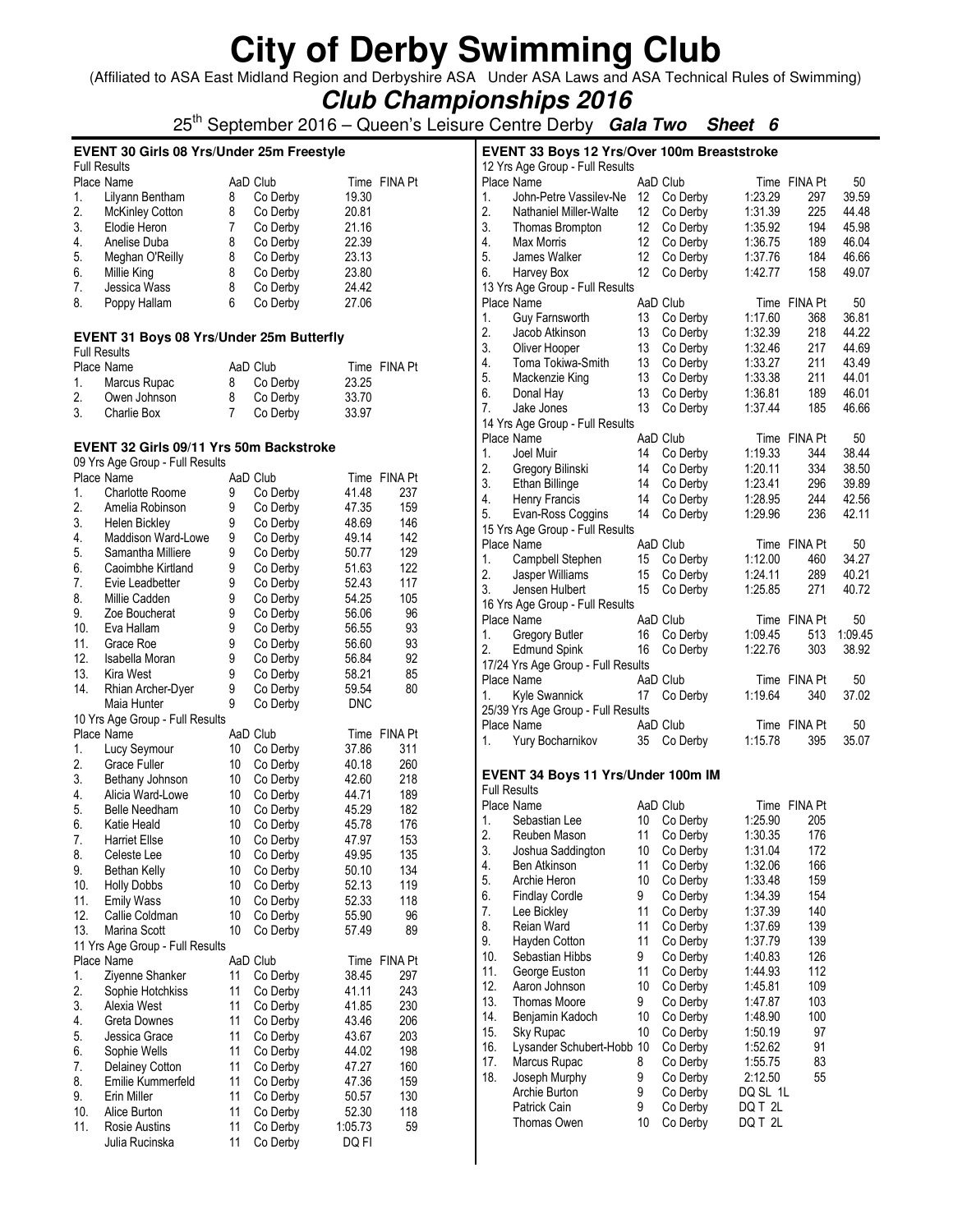(Affiliated to ASA East Midland Region and Derbyshire ASA Under ASA Laws and ASA Technical Rules of Swimming)

## **Club Championships 2016**

25th September 2016 – Queen's Leisure Centre Derby **Gala Two Sheet 7**

#### **EVENT 35 Girls Open 200m IM**  16  $V_{\text{ref}}$ Under Age  $\Omega$

|     | 16 Yrs/Under Age Group - Full Results |    |          |         |            |                         |
|-----|---------------------------------------|----|----------|---------|------------|-------------------------|
|     | Place Name                            |    | AaD Club | Time    |            |                         |
| 1.  | Michaela Stephen                      | 14 | Co Derby | 2:32.47 |            |                         |
| 2.  | Krissy Tomlinson                      | 16 | Co Derby | 2:35.26 |            |                         |
| 3.  | Natalie Layton                        | 13 | Co Derby | 2:41.98 |            |                         |
| 4.  | Abigail Mason                         | 14 | Co Derby | 2:42.25 |            |                         |
| 5.  | Abbey Turnbull                        | 13 | Co Derby | 2:42.35 |            |                         |
| 6.  | Tia Stirland                          | 15 | Co Derby | 2:42.96 |            |                         |
| 7.  | Mya Watt                              | 12 | Co Derby | 2:43.16 |            |                         |
| 8.  | <b>Molly Cooper</b>                   | 14 | Co Derby | 2:45.16 |            |                         |
| 9.  | Nadia Williams                        | 13 | Co Derby | 2:45.41 | 399        | 35.81 1:16.19 2:09.56   |
| 10. | Sian Heap                             | 15 | Co Derby | 2:45.73 |            |                         |
| 11. | Ellie Middleton                       | 13 | Co Derby | 2:48.98 |            |                         |
| 12. |                                       |    |          |         |            | 39.63 1:24.25 2:12.40   |
|     | Constance Vanes                       | 12 | Co Derby | 2:49.29 |            |                         |
| 13. | Liberty Bateman-Arkins                | 12 | Co Derby | 2:49.50 | 371        | 38.65 1:23.10 2:11.53   |
| 14. | Abbie Hulbert                         | 14 | Co Derby | 2:51.97 | 355        | 36.48 1:20.71 2:12.77   |
| 15. | Millie Barton                         | 13 | Co Derby | 2:55.69 |            | 41.96 1:26.05 2:16.61   |
| 16. | Gabriella Robinson                    | 12 | Co Derby | 2:56.70 |            | 39.80 1:24.93 2:16.13   |
| 17. | Eliza Walker                          | 12 | Co Derby | 2:56.99 |            | 38.83 1:23.25 2:17.96   |
| 18. | Amelia Hibbs                          | 13 | Co Derby | 2:57.82 | 321        | 41.36 1:25.07 2:18.70   |
| 19. | Megan Thomas                          | 15 | Co Derby | 2:58.67 |            | 36.84 1:20.64 2:15.66   |
| 20. | Lucy Seymour                          | 10 | Co Derby | 3:00.26 | 308        | 38.45 1:25.21 2:20.67   |
| 21. | Caitlin Skelly                        | 12 | Co Derby | 3:00.81 |            | 40.29 1:27.29 2:22.03   |
| 22. | Lucy Cadden                           | 12 |          |         | 305        |                         |
|     |                                       |    | Co Derby | 3:00.93 |            | 41.05 1:26.63 2:18.94   |
| 23. | Aimee Boucherat                       | 12 | Co Derby | 3:02.51 | 297        | 39.77  1:26.79  2:21.92 |
| 24. | Ziyenne Shanker                       | 11 | Co Derby | 3:02.67 | 296        | 41.36 1:27.80 2:23.71   |
| 25. | Libby Kelly                           | 13 | Co Derby | 3:04.33 | 288        | 40.16 1:26.00 2:24.13   |
| 26. | Alicia Ward-Lowe                      | 10 | Co Derby | 3:14.03 | 247        | 45.39 1:35.99 2:33.66   |
| 27. | Cerys Alton-Shardlow                  | 13 | Co Derby | 3:14.51 | 245        | 43.29 1:33.28 2:33.31   |
| 28. | Grace Fuller                          | 10 | Co Derby | 3:18.73 | 230        | 44.19 1:34.81 2:37.04   |
| 29. | Ellie Buck                            | 11 | Co Derby | 3:19.17 |            | 45.65 1:36.27  2:34.04  |
| 30. | Sophie Hotchkiss                      | 11 | Co Derby | 3:19.59 |            | 46.99 1:36.48 2:36.87   |
|     |                                       | 12 |          |         | 227        | 49.45 1:41.09 2:37.50   |
| 31. | Mia Norris                            |    | Co Derby | 3:19.75 |            |                         |
| 32. | Bethany Johnson                       | 10 | Co Derby | 3:22.63 |            | 47.64 1:39.02 2:37.47   |
| 33. | Jessica Grace                         | 11 | Co Derby | 3:23.02 | 216        | 45.17  1:37.89  2:37.27 |
| 34. | Greta Downes                          | 11 | Co Derby | 3:23.41 | 215        |                         |
| 35. | Caitlin Thomas                        | 12 | Co Derby | 3:23.59 |            | 45.63 1:38.84 2:42.22   |
| 36. | Delphine Beya                         | 12 | Co Derby | 3:25.56 | 208        | 48.66 1:42.46 2:41.62   |
| 37. | Emilie Kummerfeld                     | 11 | Co Derby | 3:27.76 |            | 48.96 1:44.01 2:42.70   |
| 38. | Belle Needham                         | 10 | Co Derby | 3:31.12 |            |                         |
| 39. | Delainey Cotton                       | 11 | Co Derby | 3:42.77 |            |                         |
| 40. |                                       |    |          |         |            |                         |
|     | Bethan Kelly                          | 10 | Co Derby | 3:44.46 |            |                         |
| 41. | Lilyann Bentham                       | 8  | Co Derby | 4:07.38 |            |                         |
| 42. | Eva Hallam                            | 9  | Co Derby | 4:13.81 |            |                         |
|     | Katie Heald                           | 10 | Co Derby | DQ S 2L |            |                         |
|     | <b>Holly Dobbs</b>                    | 10 | Co Derby | DQ T 3L |            |                         |
|     | Jessica Mole                          | 12 | Co Derby | DO T 41 |            |                         |
|     | Open Age Group - Full Results         |    |          |         |            |                         |
|     | Place Name                            |    | AaD Club | Time    |            |                         |
| 1.  | Michaela Stephen                      | 14 | Co Derby | 2:32.47 | 510        | 33.29 1:14.94 1:57.05   |
| 2.  | Krissy Tomlinson                      |    |          |         |            |                         |
|     |                                       | 16 | Co Derby | 2:35.26 |            |                         |
| 3.  | Natalie Layton                        | 13 | Co Derby | 2:41.98 |            |                         |
| 4.  | Abigail Mason                         | 14 | Co Derby | 2:42.25 |            |                         |
| 5.  | Abbey Turnbull                        | 13 | Co Derby | 2:42.35 |            | 35.56 1:18.26 2:06.98   |
| 6.  | <b>Tia Stirland</b>                   | 15 | Co Derby | 2:42.96 |            |                         |
| 7.  | Mya Watt                              | 12 | Co Derby | 2:43.16 |            |                         |
| 8.  | Molly Cooper                          | 14 | Co Derby | 2:45.16 |            |                         |
| 9.  | Nadia Williams                        | 13 | Co Derby | 2:45.41 | 399        | 35.81 1:16.19 2:09.56   |
|     |                                       |    |          |         |            |                         |
| 10. | Sian Heap                             | 15 | Co Derby | 2:45.73 |            |                         |
| 11. | Ellie Middleton                       | 13 | Co Derby | 2:48.98 |            |                         |
| 12. | Constance Vanes                       | 12 | Co Derby | 2:49.29 | <b>372</b> | 39.63 1:24.25 2:12.40   |
| 13. | Liberty Bateman-Arkins                | 12 | Co Derby | 2:49.50 | 371        | 38.65 1:23.10 2:11.53   |
| 14. | Abbie Hulbert                         | 14 | Co Derby | 2:51.97 | <b>355</b> | 36.48 1:20.71 2:12.77   |
| 15. | Millie Barton                         | 13 | Co Derby | 2:55.69 |            | 41.96 1:26.05 2:16.61   |
| 16. | Gabriella Robinson                    | 12 | Co Derby | 2:56.70 | 328        | 39.80 1:24.93 2:16.13   |
| 17. | Eliza Walker                          | 12 | Co Derby | 2:56.99 | 326        | 38.83 1:23.25 2:17.96   |
| 18. |                                       |    |          |         |            |                         |
|     | Amelia Hibbs                          | 13 | Co Derby | 2:57.82 |            | 41.36 1:25.07 2:18.70   |
| 19. | Megan Thomas                          | 15 | Co Derby | 2:58.67 |            |                         |